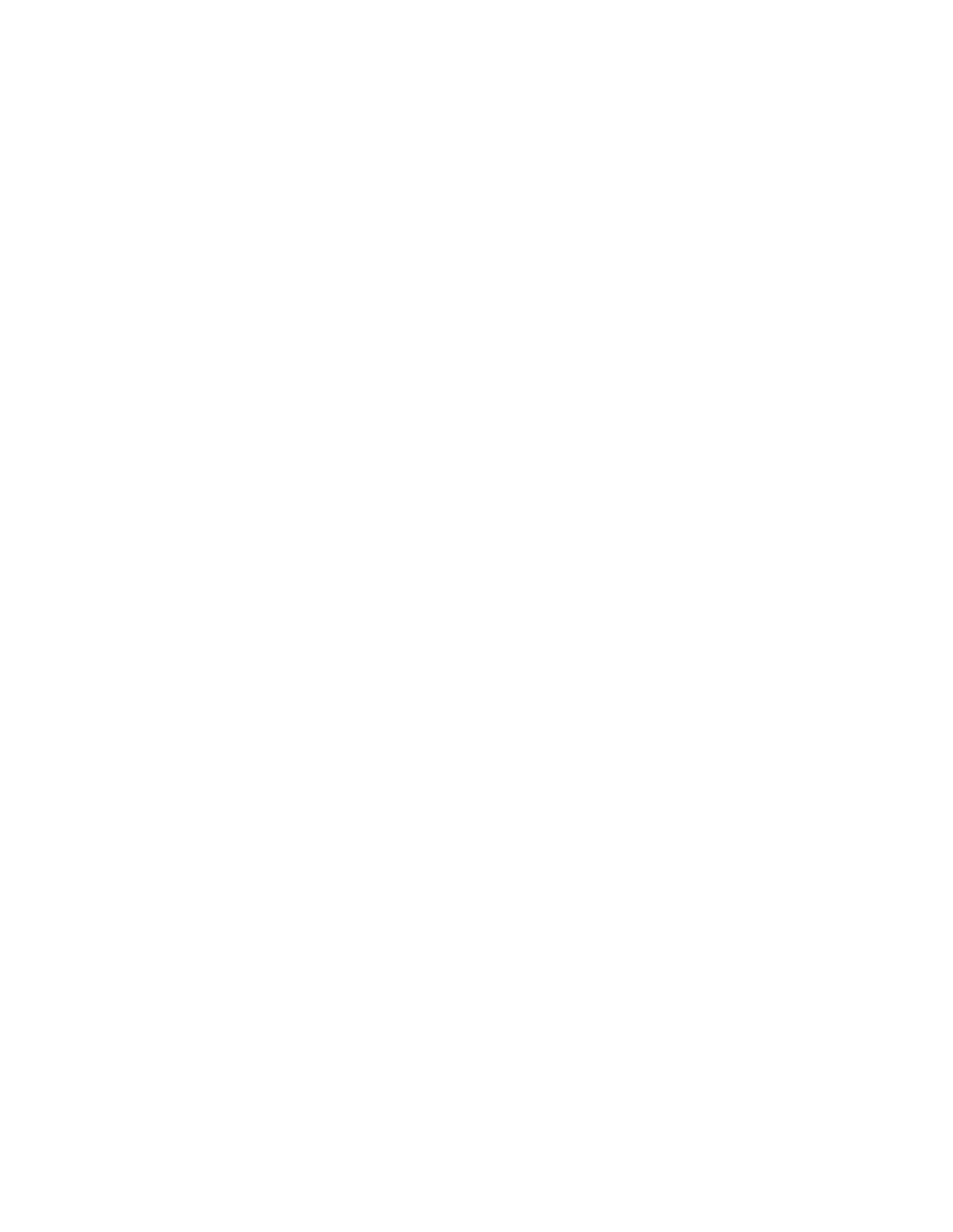

#### **ABOUT US**

Since its founding in 1921, **the Junior League of Greater Princeton** has been an organization of women bringing people and needs together. We welcome all women over the age of 21 who demonstrate a commitment to voluntarism regardless of race, religion or national origin. Currently there are nearly 250 active, provisional, and sustaining members from Mercer, Middlesex and Bucks Counties, and the surrounding areas. The Junior League of Greater Princeton is part of the Association of Junior Leagues International, which includes 292 Junior Leagues in the United States, Canada, Mexico and Great Britain.



#### **OUR MISSION**



**The Junior League of Greater Princeton** is an organization of women committed to promoting voluntarism, developing the potential of women and improving communities through the effective action and leadership of trained volunteers. Its purpose is exclusively educational and charitable.

#### **OUR VALUES**

| <b>COMMUNITY</b>     | It is the heart of all we do                                                            |  |
|----------------------|-----------------------------------------------------------------------------------------|--|
| <b>VOLUNTEERISM</b>  | The way we make a difference in our communities                                         |  |
| <b>LEADERSHIP</b>    | The development of individual potential and the collective<br>power of women as leaders |  |
| <b>COLLABORATION</b> | The relationships developed within our organization and<br>through service with others  |  |
| <b>RESPECT</b>       | For our members' time, energy and well-being                                            |  |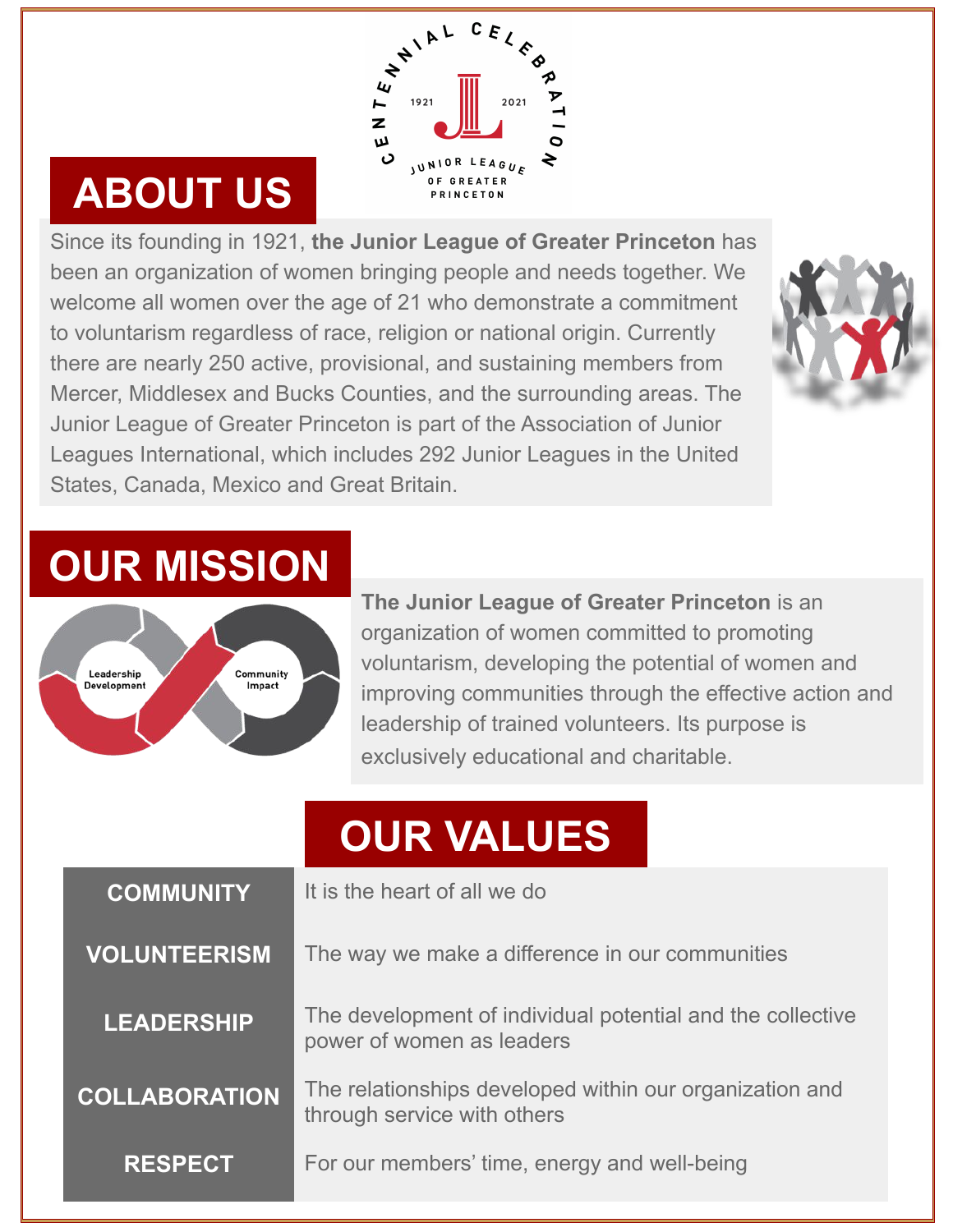

## **2020 BY THE NUMBERS**







\$1200 RAISED TO FUND THE RISE FOOD PANTRY AND FEED HUNGRY FAMILIES.







PAIRS OF PAJAMAS DONATED TO KIDS **IN NEED** 



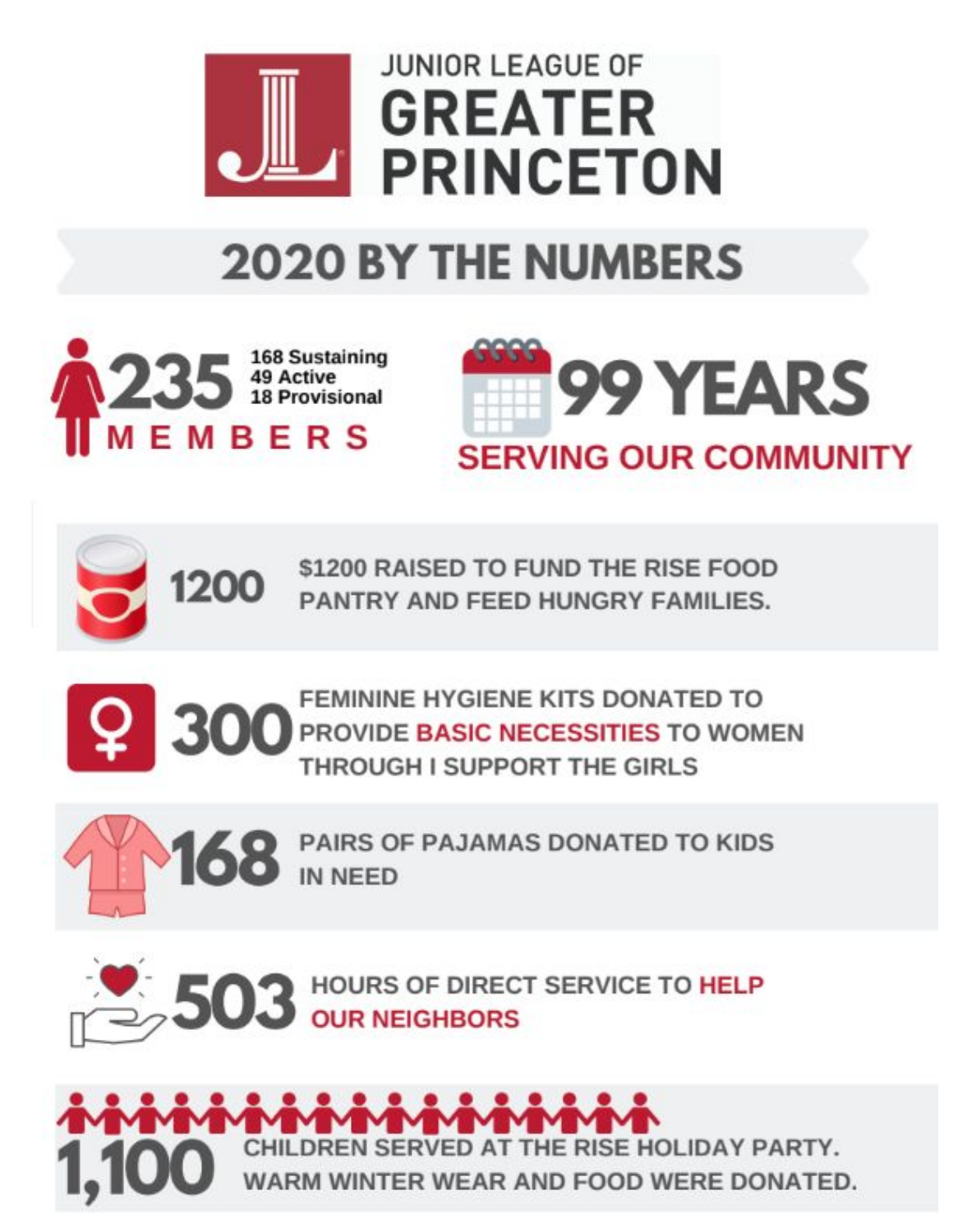### CENTENNIAL GALA SPONSORSHIP LEVELS

Saturday, May 21, 2022

TRENTON COUNTRY CLUB



At our "Great Gatsby" Themed Centennial Gala, guests will enjoy live entertainment, a silent auction, and much more!. All sponsors will receive recognition commensurate with sponsorship level on sponsorship signage and publications, as well as the Junior League of Greater Princeton's website and social media outlets.

| EVENT<br><b>CHAMPION</b> | \$10,000 | Recognition in the Annual Report<br>Company Link on JLGP website<br>Recognition in social media posts<br>Logo on signage at the event<br>Recognition during announcements at the event<br><b>EXCLUSIVE Branding Opportunities</b><br>20 VIP Tickets to the event* |
|--------------------------|----------|-------------------------------------------------------------------------------------------------------------------------------------------------------------------------------------------------------------------------------------------------------------------|
| <b>CRUSADER</b>          | \$5,000  | Recognition in the Annual Report<br>Company Link on JLGP website<br>Recognition in social media posts<br>Logo on signage at the event<br>Recognition during announcements at the event<br>12 VIP Tickets to the event*                                            |
| <b>ADVOCATE</b>          | \$2,500  | Recognition in the Annual Report<br>Company Link on JLGP website<br>Recognition in social media posts<br>Logo on signage at the event<br>8 VIP Tickets to the event*                                                                                              |
| <b>PATRON</b>            | \$1,000  | Recognition in the Annual Report<br>Recognition in social media posts<br>4 VIP Tickets to the event*                                                                                                                                                              |
| <b>MENTOR</b>            | \$400    | Recognition in the Annual Report<br>2 VIP Tickets to the event*                                                                                                                                                                                                   |
| <b>FRIEND</b>            | \$250    | Recognition in the Annual Report<br>Option to honor a Junior Leaguer Past/ Present                                                                                                                                                                                |
|                          |          |                                                                                                                                                                                                                                                                   |

\*VIP Tickets will include a SPONSOR LEVEL DONOR ONLY Cocktail Hour with full bar service from 5-6 PM\*

SPONSORSHIP DEADLINE: APRIL 15, 2022